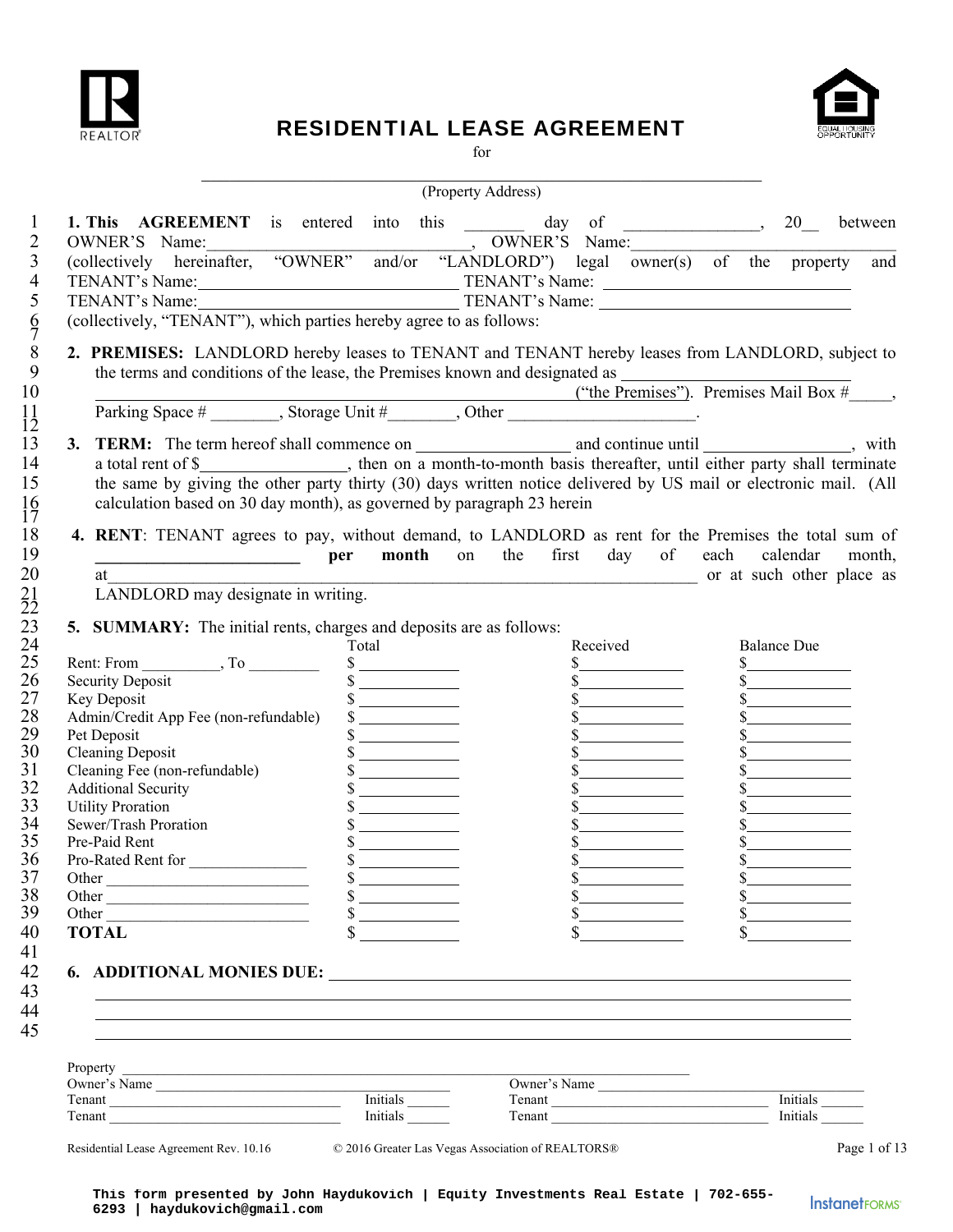# 2 **7. ADDITIONAL FEES:**

 $\frac{1}{2}$ 

 $\frac{3}{4}$ 

 $\begin{array}{c} 7 \\ 8 \end{array}$ 

 $\frac{16}{17}$ 

25

4 **A. LATE FEES:** In the event TENANT fails to pay rent when due, TENANT shall pay a late fee of plus \$ per day for each day after days that the sum was due. Such amounts shall \$ plus \$ per day for each day after days that the sum was due. Such amounts shall 6 be considered to be rent.

**B. DISHONORED CHECKS:** A charge of \$ \_\_\_\_\_ shall be imposed for each dishonored check made by 9 TENANT to LANDLORD. TENANT agrees to pay all rents, all late fees, all notice fees and all costs to honor a<br>10 returned check with certified funds. After TENANT has tendered a check which is dishonored. TENANT hereby 10 returned check with certified funds. After TENANT has tendered a check which is dishonored, TENANT hereby 11 agrees to pay all remaining payments including rent due under this Agreement by certified funds. Any payments 12 tendered to LANDLORD thereafter, which are not in the form of certified funds, shall be treated as if TENANT 13 failed to make said payment until certified funds are received. LANDLORD presumes that TENANT is aware of the 14 criminal sanctions and penalties for issuance of a check which TENANT knows is drawn upon insufficient funds 15 and which is tendered for the purpose of committing a fraud upon a creditor.

17 **C. ADDITIONAL RENT:** All late fees and dishonored check charges shall be due when incurred and shall 18 become additional rent. **Payments will be applied to charges which become rent in the order accumulated.** All 19 unpaid charges or any fees owed by TENANT, including but not limited to notice fees, attorney's fees, repair bills, 20 utility bills, landscape/pool repair and maintenance bills and CIC fines will become additional rent at the beginning<br>21 of the month after TENANT is billed. TENANT'S failure to pay the full amount for a period may resu 21 of the month after TENANT is billed. TENANT'S failure to pay the full amount for a period may result in the 22 initiation of eviction proceedings. LANDLORD'S acceptance of any late fee or dishonored check fee shall not act as<br>23 a waiver of any default of TENANT, or as an extension of the date on which rent is due. LANDLORD rese 23 a waiver of any default of TENANT, or as an extension of the date on which rent is due. LANDLORD reserves the right to exercise any other rights and remedies under this Agreement or as provided by law. right to exercise any other rights and remedies under this Agreement or as provided by law.

26 **8. SECURITY DEPOSITS:** Upon execution of this Agreement,

27 TENANT's Name: TENANT's Name: TENANT's Name:

28 TENANT's Name: TENANT's Name: : 29 shall deposit with LANDLORD as a Security Deposit the sum stated in paragraph 5. **TENANT shall not apply the** 30 **Security Deposit to, or in lieu of, rent.** At any time during the term of this Agreement and upon termina **Security Deposit to, or in lieu of, rent.** At any time during the term of this Agreement and upon termination of the tenancy by either party for any reason, the LANDLORD may claim, from the Security Deposit, such amounts 31 tenancy by either party for any reason, the LANDLORD may claim, from the Security Deposit, such amounts due 32 LANDLORD under this Agreement. Any termination prior to the initial term set forth in paragraph 3, or failure of 33 TENANT to provide proper notice of termination, is a default in the payment of rent for the remainder of the lease 34 term, which may be offset by the Security Deposit. Pursuant to NRS 118A.242, LANDLORD shall provide<br>35 TENANT with a written, itemized accounting of the disposition of the Security Deposit within thirty (30) days of 35 TENANT with a written, itemized accounting of the disposition of the Security Deposit within thirty (30) days of 36 surrender of premises. TENANT agrees, upon termination of the tenancy, to provide LANDLORD with a<br>37 forwarding address to prevent a delay in receiving the accounting and any refund. At the termination of this forwarding address to prevent a delay in receiving the accounting and any refund. At the termination of this 38 agreement, the TENANT identified in this paragraph will be refunded the remaining security deposit (if any). In the 39 event of damage to the Premises caused by TENANT or TENANT's family, agents or visitors, LANDLORD may<br>40 use funds from the deposit to repair, but is not limited to this fund and TENANT remains liable for any remaining use funds from the deposit to repair, but is not limited to this fund and TENANT remains liable for any remaining 41 costs. (In addition to the above, to be refundable, property must be professionally cleaned to include carpets and all 42 hard surface flooring including tile and grout.) Upon request by Landlord, Tenant must furnish receipts for 43 professional cleaning services.

44

45 **9. CONDITION OF PREMISES:** TENANT agrees that TENANT has examined the Premises, including the 46 grounds and all buildings and improvements, and that they are, at the time of this Lease, in good order, good 47 repair, safe, clean, and rentable condition.

| Property                               |          |                                                   |              |
|----------------------------------------|----------|---------------------------------------------------|--------------|
| Owner's Name                           |          | Owner's Name                                      |              |
| Tenant                                 | Initials | Tenant                                            | Initials     |
| Tenant                                 | Initials | Tenant                                            | Initials     |
|                                        |          |                                                   |              |
| Residential Lease Agreement Rev. 10.16 |          | © 2016 Greater Las Vegas Association of REALTORS® | Page 2 of 13 |

**This form presented by John Haydukovich | Equity Investments Real Estate | 702-655- 6293 | haydukovich@gmail.com**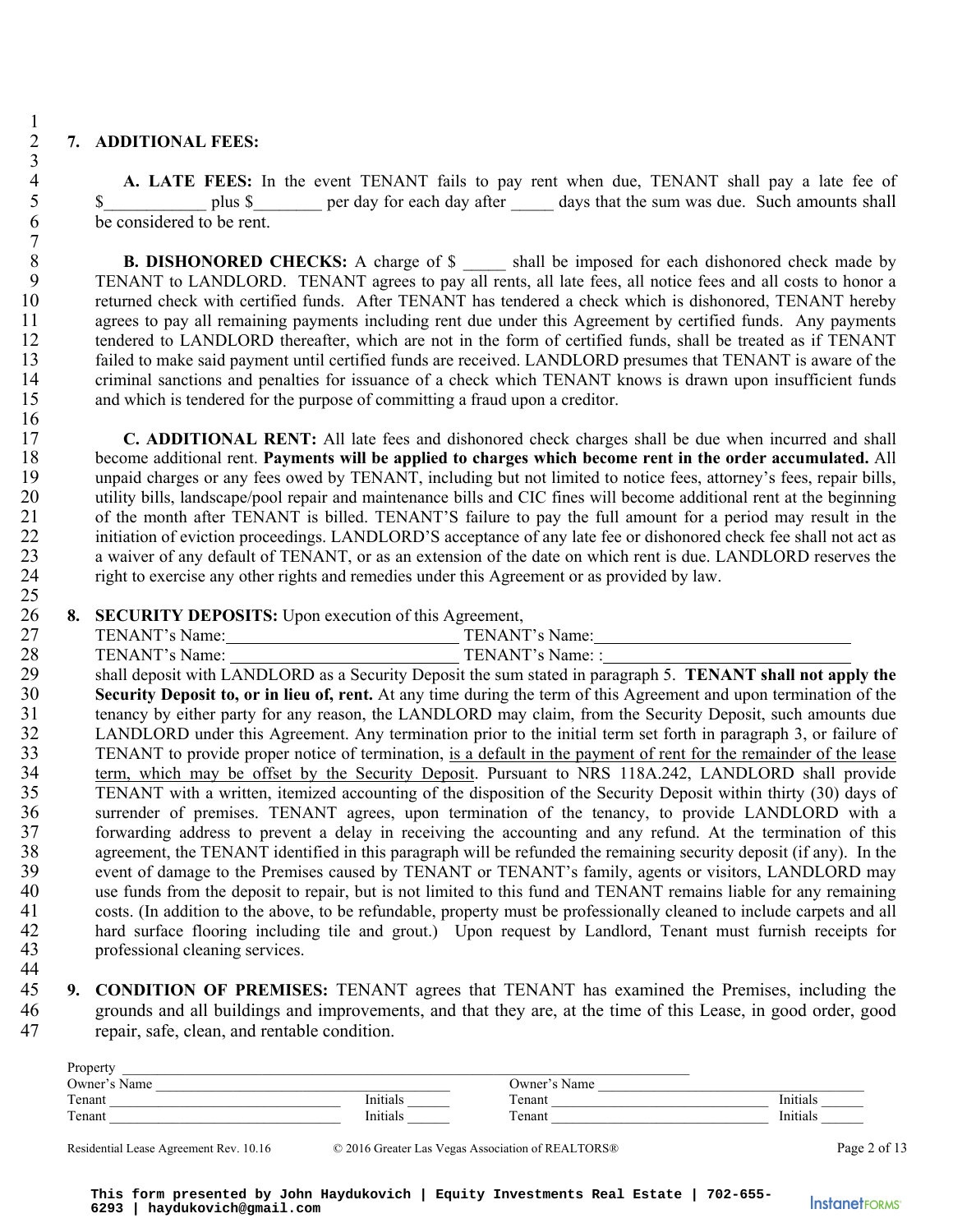- 1 **10. TRUST ACCOUNTS:** BROKER shall retain all interest earned, if any, on security deposits to offset administration and bookkeeping fees. and bookkeeping fees.
- $\frac{3}{4}$ 11. EVICTION COSTS: TENANT shall be charged an administrative fee of \$<sub>\_\_\_\_\_\_</sub> per eviction attempt to offset the costs of eviction notices and proceedings. TENANT shall be charged for service of legal notices and all 5 offset the costs of eviction notices and proceedings. TENANT shall be charged for service of legal notices and all 6 related fees according to actual costs incurred. 7

8 **12. CARDS AND KEYS:** Upon execution of the Agreement, TENANT shall receive the following:<br>9 **12. CARDS AND KEYS:** Upon execution of the Agreement, TENANT shall receive the following:

9 \_\_\_\_\_ Door key(s) \_\_\_\_\_ Garage Transmitter/Fob(s) \_\_\_\_\_\_ Pool Key(s) 10 Mailbox key(s) Gate Card/Fob(s) Other(s) 11 Laundry Room key(s)) Gate Transmitter/Fob(s) Cher(s)

12 TENANT shall make a key deposit (if any) in the amount set forth in paragraph 2 upon execution of this Agreement. 13 The key deposit shall be refunded within 30 days of TENANT's return of all cards and/or keys to LANDLORD or<br>14 LANDLORD's BROKER/DESIGNATED PROPERTY MANAGER. 14 LANDLORD's BROKER/DESIGNATED PROPERTY MANAGER.

- 15 16 **13. CONVEYANCES AND USES:** TENANT shall not assign, sublet or transfer TENANT'S interest, nor any part 17 thereof, without prior written consent of LANDLORD. The Premises shall be used and occupied by TENANT 18 exclusively as a private single-family residence. Neither the Premises nor any part of the Premises or yard shall 19 be used at any time during the term of this Lease for any purpose of carrying on any business, profession, or 20 trade of any kind, or for any purpose other than as a private single-family residence. TENANT shall comply 21 with all the health and sanitary laws, ordinances, rules and orders of appropriate governmental authorities and 22 homeowners associations, if any, with respect to the Premises. TENANT understands and acknowledges that 23 they are not permitted to access the attic crawl space, roof or under the home or any other area of the property 24 that is not considered living space. TENANT shall not commit waste, cause excessive noise, create a nuisance 25 or disturb others.
- $\frac{26}{27}$ 27 **14. OCCUPANTS:** Occupants of the Premises shall be limited to <u>example</u> persons and shall be used solely for housing accommodations and for no other purpose. TENANT represents that the following person(s) will live in housing accommodations and for no other purpose. TENANT represents that the following person(s) will live in the 29 Premises: 30 **\_\_\_\_\_\_\_\_\_\_\_\_\_\_\_\_\_\_\_\_\_\_\_\_\_\_\_\_\_\_\_\_\_\_\_\_\_\_\_\_\_\_\_\_\_\_\_\_\_\_\_\_\_\_\_\_\_\_\_\_\_\_\_\_\_\_\_\_\_\_\_\_\_\_\_\_\_\_\_\_\_\_\_\_\_\_\_**

31 **\_\_\_\_\_\_\_\_\_\_\_\_\_\_\_\_\_\_\_\_\_\_\_\_\_\_\_\_\_\_\_\_\_\_\_\_\_\_\_\_\_\_\_\_\_\_\_\_\_\_\_\_\_\_\_\_\_\_\_\_\_\_\_\_\_\_\_\_\_\_\_\_\_\_\_\_\_\_\_\_\_\_\_\_\_\_\_\_\_\_\_\_\_**

- $32$ <br> $33$ 33 **15. GUESTS:** The TENANT agrees to pay the sum of \$ \_\_\_\_\_\_\_\_\_\_\_\_\_ per day for each guest remaining on the 34 Premises more than \_\_\_\_\_\_\_ days. Notwithstanding the foregoing, in no event shall any guest remain on the 35 Premises for more than days. 36
- 37 **16. UTILITIES:** TENANT shall immediately connect all utilities and services of premises upon commencement of lease. TENANT is to pay when due all utilities and other charges in connection with TENANT's individual rente 38 lease. TENANT is to pay when due all utilities and other charges in connection with TENANT's individual rented<br>39 nemises. Responsibility is described as (T) for TENANT and (O) for Owner: premises. Responsibility is described as (T) for TENANT and (O) for Owner:

| 40     | $H$ lectricity | -rash  | $\text{Trash Can Rental}$ | Phone. |
|--------|----------------|--------|---------------------------|--------|
| 41     | fas            | sewer  | `able                     | )ther  |
| 42     | Water          | sentic | Association Fees          | )ther  |
| $\sim$ |                |        |                           |        |

43 44

> 46 47

45 a. TENANT is responsible to connect the following utilities in TENANT'S name:

| Property     |          |              |          |
|--------------|----------|--------------|----------|
| Owner's Name |          | Owner's Name |          |
| Tenant       | Initials | Tenant       | Initials |
| Tenant       | Initials | Tenant       | Initials |
|              |          |              |          |

Residential Lease Agreement Rev. 10.16 © 2016 Greater Las Vegas Association of REALTORS® Page 3 of 13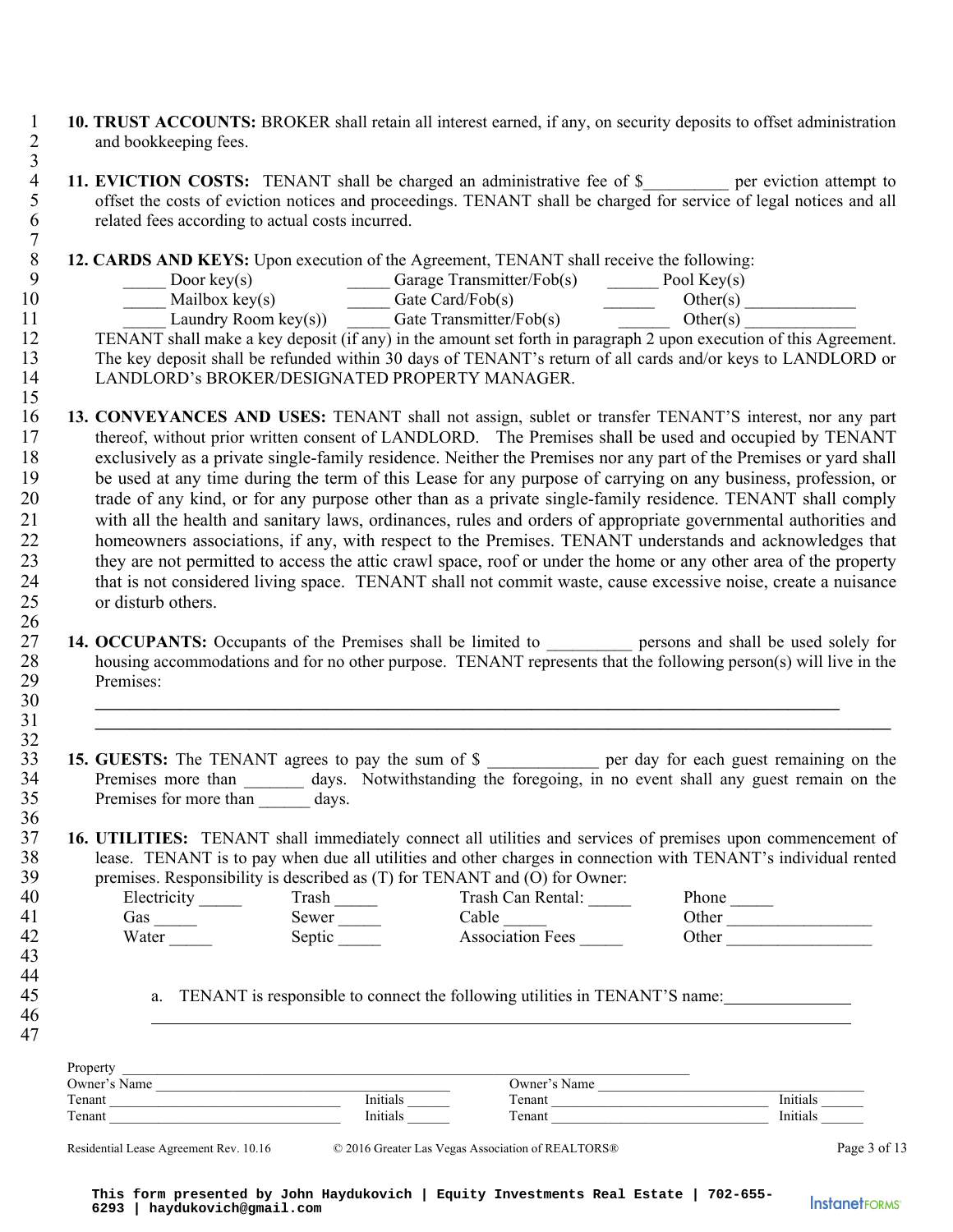1 b. LANDLORD will maintain the connection of the following utilities in LANDLORD's name and bill 2 TENANT for connection fees and use accordingly for the entire term of the lease:

5 c. No additional phone or cable lines or outlets or satellite dishes shall be obtained for the Premises 6 without the LANDLORD's written consent. In the event of LANDLORD's consent, TENANT shall be 7 responsible for all costs associated with the additional lines, outlets or dishes. TENANT shall also remove<br>8 any satellite dishes and restore the subject property to its original condition at the termination of this 8 any satellite dishes and restore the subject property to its original condition at the termination of this Agreement. Agreement.

11 d. If an alarm system exists on the Premises, TENANT may obtain the services of an alarm services 12 company and shall pay all costs associated therewith.

14 e. TENANT shall not default on any obligation to a utility provider for utility services at the Property. 15 Owner does not pay for any utilities, excluding any such UTILITIES THAT ARE INCLUDED IN HOME 16 OWNER'S ASSOCIATION DUES. TENANT must show all utilities giving service to said property have a 17 zero balance upon move out.

19 f. Other:

 $\frac{21}{22}$ 22 **17. PEST NOTICE:** TENANT understands that various pest, rodent and insect species (collectively, "pests") exist in Southern Nevada. Pests may include, but are not limited to, scorpions (approximately 23 species, includ 23 Southern Nevada. Pests may include, but are not limited to, scorpions (approximately 23 species, including bark 24 scorpions), spiders (including black widow and brown recluse), bees, snakes, ants, termites, rats, mice and pigeons.<br>25 The existence of pests may vary by season and location. Within thirty (30) days of occupancy, if th 25 The existence of pests may vary by season and location. Within thirty (30) days of occupancy, if the Premises has<br>26 Dests. LANDLORD, at TENANT's written request, will arrange for and pay for the initial pest control sp 26 pests, LANDLORD, at TENANT's written request, will arrange for and pay for the initial pest control spraying.<br>27 TENANT agrees to pay for the monthly pest control spraying fees. For more information on pests and pest co 27 TENANT agrees to pay for the monthly pest control spraying fees. For more information on pests and pest control 28 providers, TENANT should contact the State of Nevada Division of Agriculture.

 $rac{29}{30}$ 30 **18. PETS:** No pet shall be on or about the Premises at any time without written permission of LANDLORD. In the 31 event TENANT wishes to have a pet, TENANT will complete an Application for Pet Approval. Should written<br>32 permission be granted for occupancy of the designated pet, an additional security deposit in the amount of 32 permission be granted for occupancy of the designated pet, an additional security deposit in the amount of  $\frac{33}{10}$  s will be required and paid by TENANT in advance subject to deposit terms and conditions  $\frac{\S}{\S}$  will be required and paid by TENANT in advance subject to deposit terms and conditions aforementioned. In the event written permission shall be granted. TENANT shall be required to procure and provide aforementioned. In the event written permission shall be granted, TENANT shall be required to procure and provide 35 to LANDLORD written evidence that TENANT has obtained such insurance as may be available against property 36 damage to the Premises and liability to third party injury. Said policy shall name LANDLORD and LANDLORD'S<br>37 AGENT as additional insureds. A copy of said policy shall be provided to LANDLORD or LANDLORD's 37 AGENT as additional insureds. A copy of said policy shall be provided to LANDLORD or LANDLORD's<br>38 BROKER/DESIGNATED PROPERTY MANAGER prior to any pets being allowed within the Premises. If BROKER/DESIGNATED PROPERTY MANAGER prior to any pets being allowed within the Premises. If 39 TENANT obtains a pet without written permission of LANDLORD, such will be an event of default under 40 paragraph 21. TENANT further agrees to pay an immediate fine of \$\_\_\_\_\_\_\_\_\_\_. TENANT agrees to indemnify<br>41 LANDLORD for any and all liability, loss and damages which LANDLORD may suffer as a result of any animal in 41 LANDLORD for any and all liability, loss and damages which LANDLORD may suffer as a result of any animal in the Premises, whether or not written permission was granted. the Premises, whether or not written permission was granted.

#### 43 44

3  $rac{4}{5}$ 

10

13

18

20

45

47 48

49

# 46 *(This Space Intentionally Left Blank)*

| Property     |          |              |          |
|--------------|----------|--------------|----------|
| Owner's Name |          | Owner's Name |          |
| Tenant       | Initials | Tenant       | Initials |
| Tenant       | Initials | Tenant       | Initials |

Residential Lease Agreement Rev. 10.16 © 2016 Greater Las Vegas Association of REALTORS® Page 4 of 13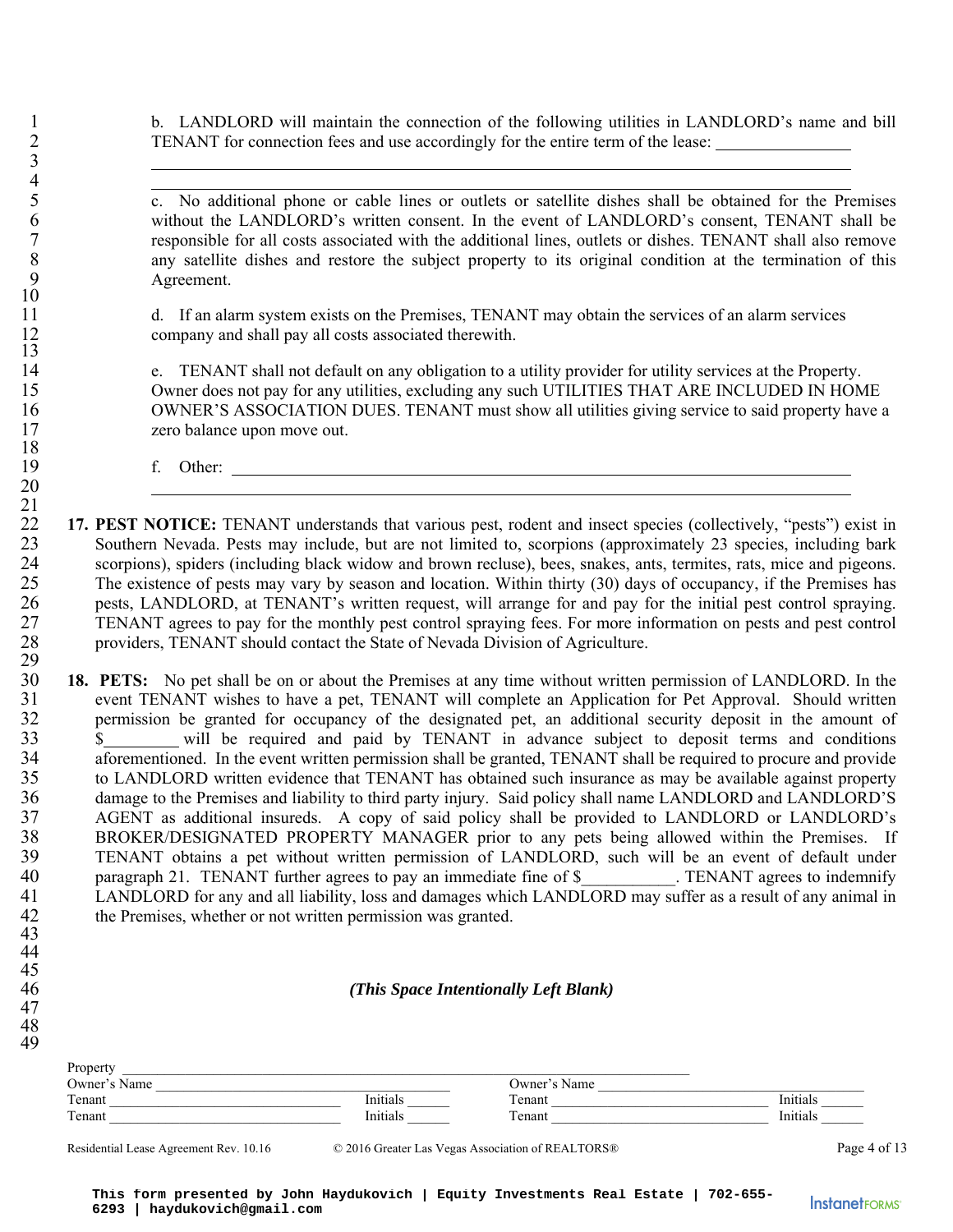1 **19. RESTRICTIONS:** TENANT shall not keep or permit to be kept in, on, or about the Premises: waterbeds, boats, campers, trailers, mobile homes, recreational or commercial vehicles or any non-operative vehicles except as 2 campers, trailers, mobile homes, recreational or commercial vehicles or any non-operative vehicles except as<br>5 follows: 3 follows:

 $4$ 

### 5 \_\_\_\_\_\_\_\_\_\_\_\_\_\_\_\_\_\_\_\_\_\_\_\_\_\_\_\_\_\_\_\_\_\_\_\_\_\_\_\_\_\_\_\_\_\_\_\_\_\_\_\_\_\_\_\_\_\_\_\_\_\_\_\_\_\_\_\_\_\_\_\_\_\_\_\_\_\_\_\_\_\_\_\_\_\_\_\_\_\_\_\_\_ 6 **TENANT shall not conduct nor permit any work on vehicles on the premises without the express written**  consent of the Owner.

- 8 20. ALTERATIONS: TENANT shall make no alterations to the Premises without LANDLORD's written consent.<br>10 Unless otherwise agreed in writing between TENANT and LANDLORD, all alterations or improvements to the Unless otherwise agreed in writing between TENANT and LANDLORD, all alterations or improvements to the 11 Premises become the property of LANDLORD, shall remain upon the Premises, and shall constitute a fixture 12 permanently affixed to the Premises. Unless otherwise agreed in writing between TENANT and LANDLORD, 13 TENANT shall be responsible for restoring the Premises to its original condition and removing any alterations or<br>14 improvements if requested by LANDLORD or LANDLORD's BROKER/DESIGNATED PROPERTY improvements if requested by LANDLORD or LANDLORD's BROKER/DESIGNATED PROPERTY 15 MANAGER.
- $\frac{16}{17}$ 21. DEFAULT: Failure by TENANT to pay rent, perform any obligation under this Agreement, or comply with any 18 Association Governing Documents (if any), or TENANT's engagement in activity prohibited by this Agreement, or<br>19 TENANT's failure to comply with any and all applicable laws, shall be considered a default hereunder. Upon 19 TENANT's failure to comply with any and all applicable laws, shall be considered a default hereunder. Upon<br>20 default, LANDLORD may, at its option, terminate this tenancy upon giving proper notice. Upon default, default, LANDLORD may, at its option, terminate this tenancy upon giving proper notice. Upon default, 21 LANDLORD shall issue a proper itemized statement to TENANT noting the amount owed by TENANT, including 22 any and all fees related to eviction and reletting of the subject property. LANDLORD may pursue any and all legal and equitable remedies available.  $\frac{23}{24}$ <br>25
- a. FORFEITURE OF SECURITY DEPOSIT DEFAULT. It is understood and agreed that TENANT shall not 26 attempt to apply or deduct any portion of any security deposit from the last or any month's rent or use or apply<br>27 any such security deposit at any time in lieu of payment of rent. If TENANT fails to comply, such secur any such security deposit at any time in lieu of payment of rent. If TENANT fails to comply, such security 28 deposit shall be forfeited and LANDLORD may recover the rent due as if any such deposit had not been applied 29 or deducted from the rent due. For the purpose of this paragraph, it shall be conclusively presumed that a<br>20 TENANT leaving the premises while owing rent is making an attempted deduction of deposits. Furthermore, 30 TENANT leaving the premises while owing rent is making an attempted deduction of deposits. Furthermore,<br>31 any deposit shall be held as a guarantee that TENANT shall perform the obligations of the Lease and shall be any deposit shall be held as a guarantee that TENANT shall perform the obligations of the Lease and shall be 32 forfeited by the TENANT should TENANT breach any of the terms and conditions of this Lease. In the event of<br>33 default, by TENANT, of any obligation in this Lease which is not cured by TENANT within five (5) days' default, by TENANT, of any obligation in this Lease which is not cured by TENANT within five (5) days' 34 notice from LANDLORD, then in addition to forfeiture of the Security Deposit, LANDLORD may pursue any other remedy available by law, equity or otherwise. other remedy available by law, equity or otherwise.
- 36 b. TENANT PERSONAL INFORMATION UPON DEFAULT. TENANT understands and acknowledges that if 37 TENANT defaults on lease, LANDLORD or Owner may engage the services of an Attorney or a Collection 38 Agency. TENANT understands and acknowledges that LANDLORD/Owner may give an Attorney or a<br>39 Collection Agency. TENANT's personal information, including but not limited to, TENANT's social security 39 Collection Agency, TENANT's personal information, including but not limited to, TENANT's social security<br>40 mumber or any other information to aid in collection efforts and holds LANDLORD. Broker, and Owner 40 number or any other information to aid in collection efforts and holds LANDLORD, Broker, and Owner<br>41 harmless from any liability in relation to the release of any personal information to these entities. harmless from any liability in relation to the release of any personal information to these entities.
- 43 **22. ENFORCEMENT:** Any failure by LANDLORD to enforce the terms of this Agreement shall not constitute a 44 waiver of said terms by LANDLORD. Acceptance of rent due by LANDLORD after any default shall not be<br>45 construed to waive any right of LANDLORD or affect any notice of termination or eviction. construed to waive any right of LANDLORD or affect any notice of termination or eviction.
- 46 47

42

| Property     |          |              |          |
|--------------|----------|--------------|----------|
| Owner's Name |          | Owner's Name |          |
| Tenant       | Initials | Tenant       | Initials |
| Tenant       | Initials | Tenant       | Initials |
|              |          |              |          |

Residential Lease Agreement Rev. 10.16 © 2016 Greater Las Vegas Association of REALTORS® Page 5 of 13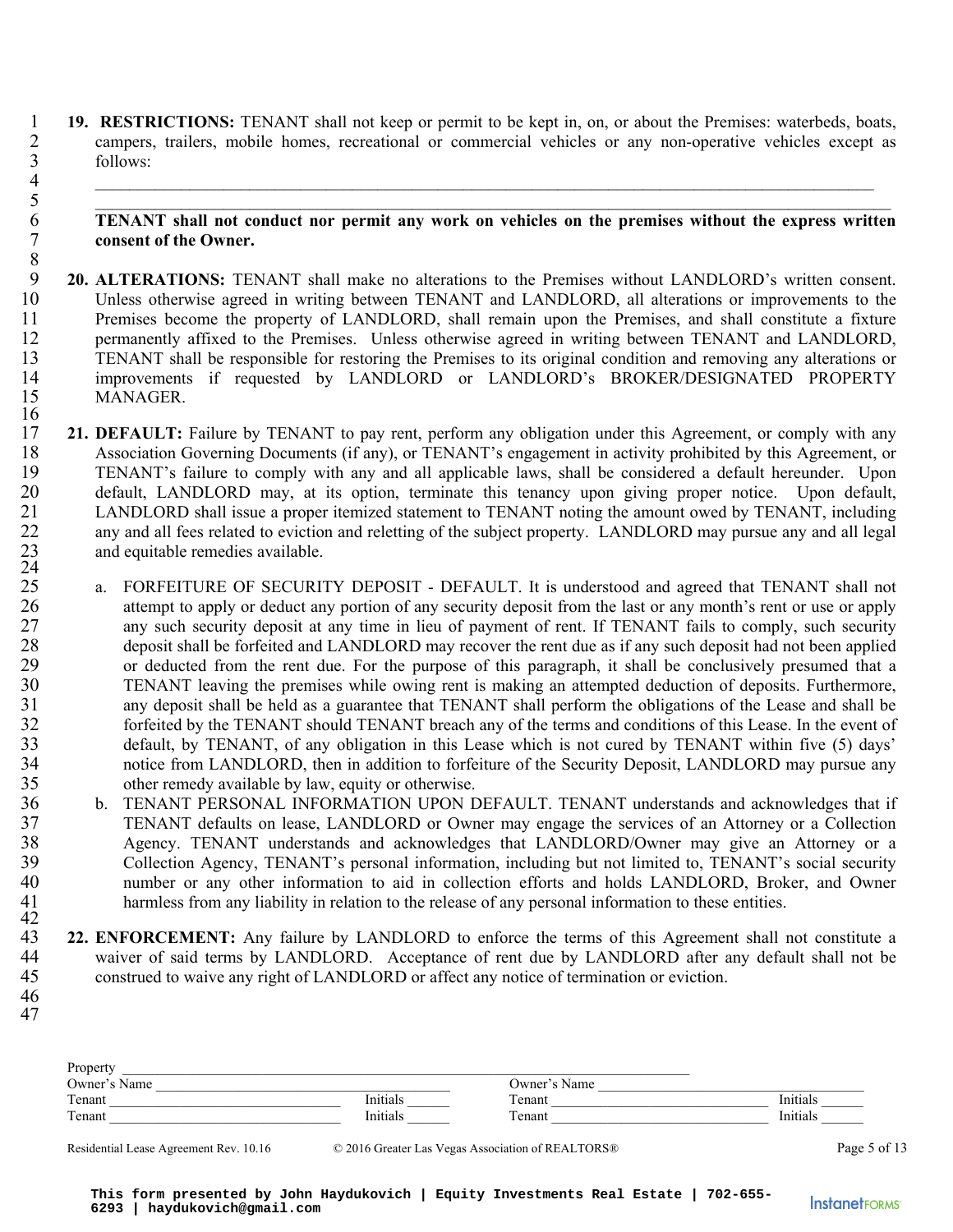- 1 a. ABANDONMENT. LANDLORD is entitled to presume per NRS 118A.450 that TENANT has abandoned the 2 Premises if the TENANT is absent from the premises for a period of time equal to one-half the time for periodic<br>3 extending payments, unless the rent is current or the TENANT has in writing notified the landlord of an in 3 rental payments, unless the rent is current or the TENANT has in writing notified the landlord of an intended absence. absence.
- 6 b. If at any time during the term of this Lease, TENANT abandons the Premises, LANDLORD shall have the 7 following rights: LANDLORD may, at LANDLORD's option, enter the Premises by any means without liability 8 to TENANT for damages and may relet the Premises, for the whole or any part of the then unexpired term, and<br>9 may receive and collect all rent payable by virtue of such reletting. At LANDLORD's option. LANDLORD may receive and collect all rent payable by virtue of such reletting. At LANDLORD's option, LANDLORD 10 may hold TENANT liable for any difference between the rent that would have been payable under this Lease 11 during the balance of the unexpired term, if this Lease had continued in force, and the net rent for such period 12 realized by LANDLORD by means of such reletting.
- 13 LANDLORD also may dispose of any of TENANTs abandoned personal property, pursuant to Nevada law as LANDLORD deems appropriate, without liability to TENANT. LANDLORD deems appropriate, without liability to TENANT.
- **23. NOTICE OF INTENT TO VACATE:** TENANT shall provide notice of TENANT's intention to vacate the Premises. Such notice shall be in writing and shall be provided to LANDLORD prior to the first day of the 17 Premises. **Such notice shall be in writing and shall be provided to LANDLORD prior to the first day of the**<br>18 **last month of the lease term set forth in Section 3 of this Agreement. In no event shall notice be less tha last month of the lease term set forth in Section 3 of this Agreement. In no event shall notice be less than 30** days prior to the expiration of the term of this Agreement. In the event TENANT fails to provide such notice days prior to the expiration of the term of this Agreement. In the event TENANT fails to provide such notice, 20 TENANT shall be deemed to be holding-over on a month-to-month basis until 30 days after such notice. During a holdover not authorized by LANDLORD, rent shall increase by  $\frac{96}{6}$ . holdover not authorized by LANDLORD, rent shall increase by  $\%$ .
- 24. **TERMINATION:** Upon termination of the tenancy, TENANT shall surrender and vacate the Premises and shall remove any and all of TENANT'S property. TENANT shall return keys, personal property and Premises to the 24 remove any and all of TENANT'S property. TENANT shall return keys, personal property and Premises to the LANDLORD in good, clean and sanitary condition, normal wear excepted. LANDLORD in good, clean and sanitary condition, normal wear excepted.
- $\frac{26}{27}$ 27 **25. EMERGENCIES:** The name, address and phone number of the party who will handle maintenance or essential services emergencies on behalf of the LANDLORD is as follows: services emergencies on behalf of the LANDLORD is as follows: 29
- $\frac{31}{32}$ **26. MAINTENANCE:** TENANT shall keep the Premises in a clean and good condition. TENANT shall immediately report to the LANDLORD any defect or problem on the Premises. TENANT agrees to notify LANDLORD of any 33 report to the LANDLORD any defect or problem on the Premises. TENANT agrees to notify LANDLORD of any<br>34 water leakage and/or damage within 24 hours of the occurrence. TENANT understands that TENANT may be held 34 water leakage and/or damage within 24 hours of the occurrence. TENANT understands that TENANT may be held<br>35 responsible for any water and/or mold damage, including the costs of remediation of such damage. TENANT shall responsible for any water and/or mold damage, including the costs of remediation of such damage. TENANT shall 36 be responsible for any **MINOR** repairs necessary to the Premises up to and including the cost of \$ 37 TENANT agrees to pay for all repairs, replacements and maintenance required by TENANT's misconduct or 38 negligence or that of TENANT's family, pets, licensees and guests, including but not limited to any damage done by<br>39 wind or rain caused by leaving windows open and/or by overflow of water, or stoppage of waste pipes, wind or rain caused by leaving windows open and/or by overflow of water, or stoppage of waste pipes, or any other 40 damage to appliances, carpeting or the Premises in general. At LANDLORD's option, such charges shall be paid 41 immediately or be regarded as additional rent to be paid no later than the next monthly payment date following such<br>42 repairs. TENANT acknowledges any minor repairs made to the Property must be done by an active. licen repairs. TENANT acknowledges any minor repairs made to the Property must be done by an active, licensed and 43 insured contractor.

45 a. TENANT shall change filters in the heating and air conditioning systems at least once every month, at 46 TENANT's own expense. LANDLORD shall maintain the heating and air conditioning systems and provide for<br>47 maior repairs. However, any repairs to the heating or cooling system caused by dirty filters due to TENANT 47 major repairs. However, any repairs to the heating or cooling system caused by dirty filters due to TENANT<br>48 meglect will be the responsibility of TENANT. neglect will be the responsibility of TENANT.

| Owner's Name |          | Owner's Name |          |
|--------------|----------|--------------|----------|
| Tenant       | Initials | Tenant       | Initials |
| Tenant       | Initials | Tenant       | Initials |

5

15

22

30

44

Residential Lease Agreement Rev. 10.16 © 2016 Greater Las Vegas Association of REALTORS® Page 6 of 13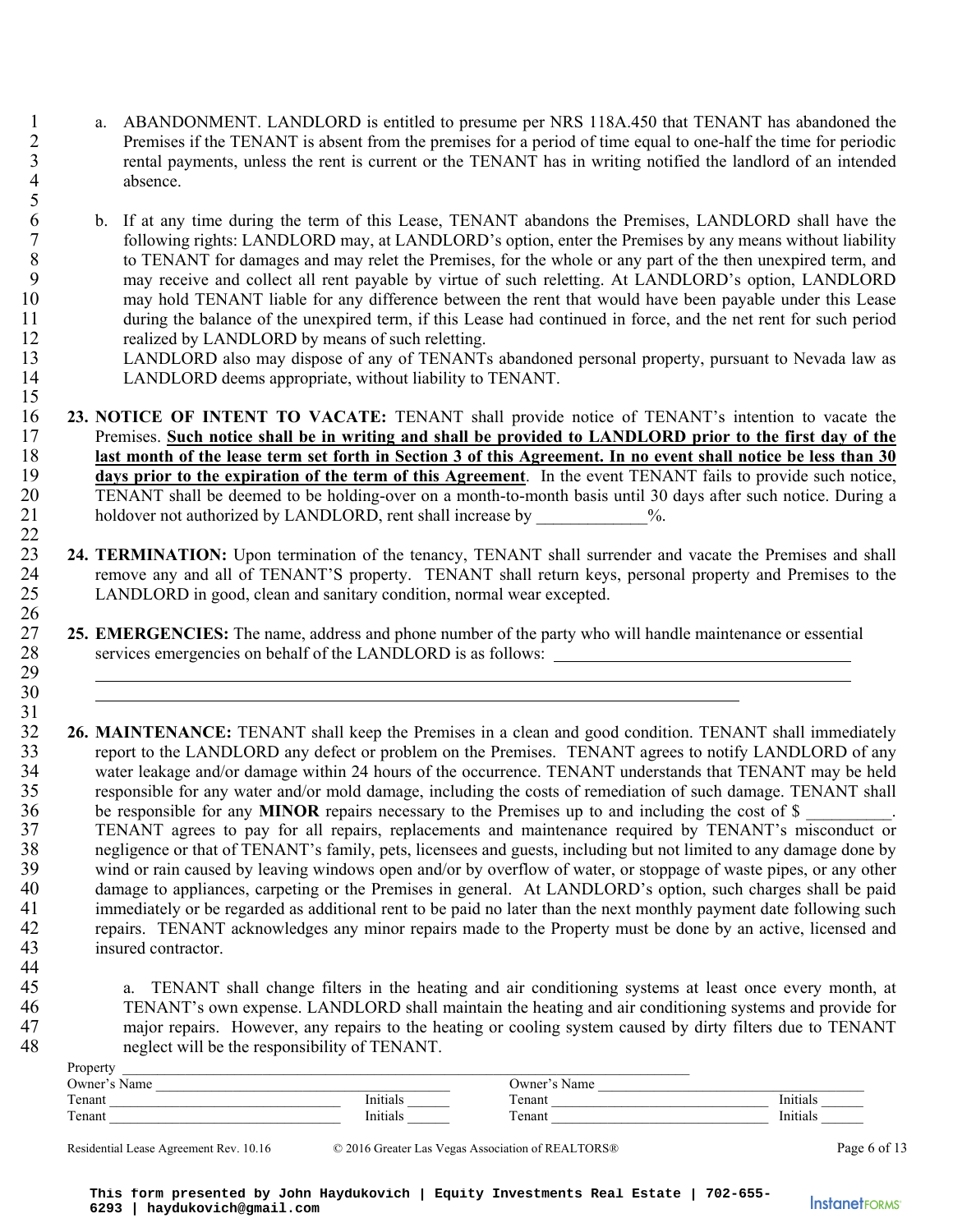2 b. TENANT shall replace all broken glass, regardless of cause of damage, at TENANT's expense.

4 c. LANDLORD shall be responsible for all systems including heating, cooling, electrical, plumbing and sewer<br>5 lines. LANDLORD shall be responsible for all major heating, cooling electrical, plumbing and sewer problems lines. LANDLORD shall be responsible for all major heating, cooling electrical, plumbing and sewer problems 6 that are not caused by TENANT.

8 d. There **is –OR– is not** a landscape contractor whose name and phone number are as follows: 9 \_\_\_\_\_\_\_\_\_\_\_\_\_\_\_\_\_\_\_\_\_\_\_\_\_\_\_\_\_\_\_\_\_\_\_\_\_\_\_\_\_\_\_\_\_\_\_\_\_\_\_\_\_\_\_\_\_\_\_\_\_\_\_\_\_\_\_\_\_\_\_\_\_\_\_\_\_\_\_\_\_\_\_\_\_\_\_\_\_\_

11 In the case of landscaping being maintained by a contractor, TENANT agrees to cooperate with the landscape 12 contractor in a satisfactory manner. LANDLORD-provided landscaping is not to be construed as a waiver of 13 any responsibility of the TENANT to keep and maintain landscaping and/or shrubs, trees and sprinkler system 14 in good condition.

16 In the event the landscaping is not being maintained by a contractor, TENANT shall maintain lawns, shrubs and 17 trees. TENANT shall water all lawns, shrubs and trees, mow the lawns on a regular basis, trim the trees and 18 fertilize lawns, shrubs and trees. If TENANT fails to maintain the landscaping in a satisfactory manner, 19 LANDLORD may have the landscaping maintained by a landscaping contractor and charge TENANT with the 20 actual cost. Said costs shall immediately become additional rent.

22 e. There \_\_\_\_\_ **is –OR–** \_\_\_\_\_ **is not** a pool contractor whose name and phone number are as follows:

23  $\frac{1}{2}$ 

25 In the case of pool maintenance being maintained by a contractor, TENANT agrees to cooperate with the pool 26 maintenance contractor in a satisfactory manner. LANDLORD-provided pool maintenance is not to be<br>27 construed as a waiver of any responsibility of the TENANT to keep and maintain the pool in good condition. construed as a waiver of any responsibility of the TENANT to keep and maintain the pool in good condition.

29 In the event the pool is not being maintained by a Contractor, TENANT agrees to maintain the pool, if any. 30 TENANT agrees to maintain the water level, sweep, clean and keep in good condition. If TENANT fails to 31 maintain the pool in a satisfactory manner, LANDLORD may have the pool maintained by a licensed pool 32 service and charge TENANT with the actual cost. Said costs shall become additional rent.

34 f. Smoking will or will not be permitted in or about the Premises. TENANT will be charged any costs incurred for the abatement of any damages by unauthorized smoking in the Premises. 35 costs incurred for the abatement of any damages by unauthorized smoking in the Premises.

- 37 **27. ACCESS:** TENANT agrees to grant LANDLORD the right to enter the Premises at all reasonable times and for all 38 reasonable purposes including showing to prospective lessees, buyers, appraisers, insurance agents, periodic<br>39 maintenance reviews and business therein as requested by LANDLORD. If TENANT fails to keep scheduled maintenance reviews and business therein as requested by LANDLORD. If TENANT fails to keep scheduled 40 appointments with vendors to make necessary/required repairs, TENANT shall pay for any additional charges 41 incurred which will then become part of the next month's rent and be considered additional rent. TENANT shall not<br>42 deny LANDLORD his/her rights of reasonable entry to the Premises. LANDLORD shall have the right to ent deny LANDLORD his/her rights of reasonable entry to the Premises. LANDLORD shall have the right to enter in 43 case of emergency and other situations as specifically allowed by law. LANDLORD agrees to give TENANT 44 twenty-four (24) hours notification for entry, except in case of emergency.
- 45

1

 $\frac{3}{4}$ 

7

10

15

21

24

28

33<br>34

36

46 47

| Property     |          |              |          |
|--------------|----------|--------------|----------|
| Owner's Name |          | Owner's Name |          |
| Tenant       | Initials | Tenant       | Initials |
| Tenant       | Initials | Γenant       | Initials |
|              |          |              |          |

Residential Lease Agreement Rev. 10.16 © 2016 Greater Las Vegas Association of REALTORS® Page 7 of 13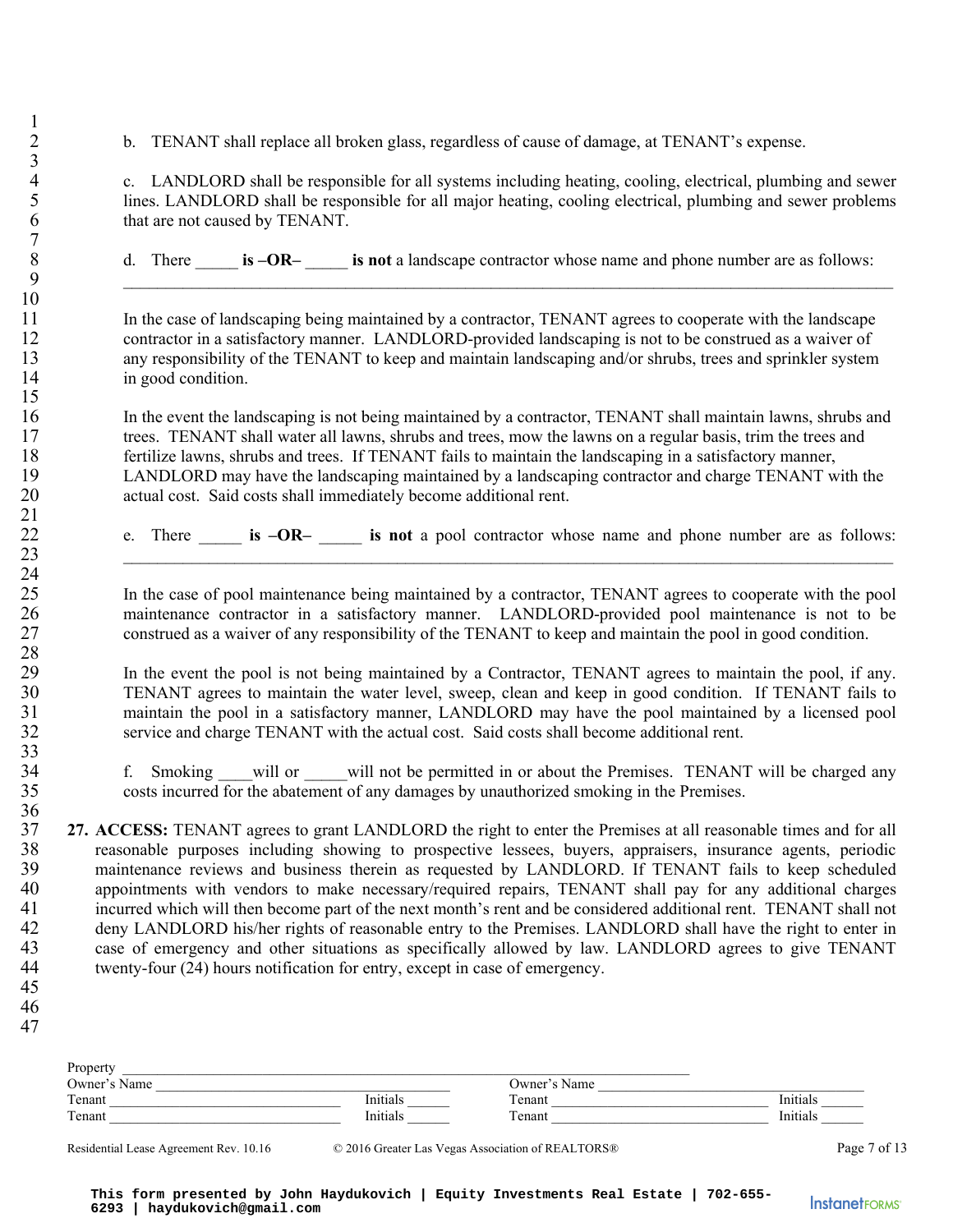1 **a. DISPLAY OF SIGNS.** During the last thirty (30) days of this Lease, LANDLORD or LANDLORD's agent may display For Sale or For Rent or similar signs on or about the Premises and enter to show the Premises to 2 may display For Sale or For Rent or similar signs on or about the Premises and enter to show the Premises to<br>3 prospective purchasers or tenants. TENANT also authorizes Broker to use an electronic keybox to show the 3 prospective purchasers or tenants. TENANT also authorizes Broker to use an electronic keybox to show the<br>4 Premises during the last 30 days of lease. TENANT further agrees to execute any and all documentation 4 Premises during the last 30 days of lease. TENANT further agrees to execute any and all documentation necessary to facilitate the use of a lockbox. necessary to facilitate the use of a lockbox.

 $\frac{6}{7}$ **28. ASSOCIATIONS:** Should the Premises described herein be a part of a common interest community, homeowners association planned unit development, condominium development ("the Association") or such, TENANT hereby 8 association planned unit development, condominium development ("the Association") or such, TENANT hereby<br>9 agrees to abide by the Governing Documents (INCLUDING Declarations, Bylaws, Articles, Rules and Regulations) agrees to abide by the Governing Documents (INCLUDING Declarations, Bylaws, Articles, Rules and Regulations) 10 of such community and further agrees to be responsible for any fines or penalties levied as a result of failure to do so 11 by TENANT, TENANT's family, licensees or guests. Noncompliance with the Governing Documents shall 12 constitute a violation of this Agreement. Unless billed directly to TENANT by the Association, such fines shall be 13 considered as additional rent and shall be due along with the next monthly payment of rent. By initialing this<br>14 narragraph. TENANT acknowledges receipt of a copy of the applicable Governing Documents. LANDLORD, at paragraph, TENANT acknowledges receipt of a copy of the applicable Governing Documents. LANDLORD, at 15 LANDLORD's expense, shall provide TENANT with any additions to such Governing Documents as they become 16 available. LANDLORD may, at its option, with 30 days' notice to TENANT, adopt additional reasonable rules and 17 regulations governing use of the Premises and of the common areas (if any). [1] 17 regulations governing use of the Premises and of the common areas (if any). [\_\_\_\_\_\_\_] [\_\_\_\_\_\_\_\_] [\_\_\_\_\_\_\_\_\_\_]  $18 \times 18$ 

# 20 **29. INVENTORY:** It is agreed that the following inventory is now on said premises. (Check if present; cross out if absent.) absent.)

| 23 | Refrigerator                    | Intercom System                                                   | Spa Equipment              |
|----|---------------------------------|-------------------------------------------------------------------|----------------------------|
| 24 | Stove                           | Alarm System                                                      | Auto Sprinklers            |
| 25 | Microwave                       | <b>Trash Compactor</b>                                            | <b>Auto Garage Openers</b> |
| 26 | Disposal                        | Ceiling Fans                                                      | <b>BBQ</b>                 |
| 27 | Dishwasher                      | Water Conditioner Equip.                                          | Solar Screens              |
| 28 | Washer                          | Dryer                                                             | Pool Equipment             |
| 29 | Garage Opener                   | <b>Gate Remotes</b>                                               | Carpet                     |
| 30 |                                 | Trash Can(s) (circle one) owner provided / trash service provided |                            |
| 31 | Floor Coverings (specify type)  |                                                                   |                            |
| 32 | Window Coverings (specify type) |                                                                   |                            |
| 33 |                                 |                                                                   |                            |
| 34 |                                 |                                                                   |                            |
| 35 |                                 |                                                                   |                            |

36 TENANT acknowledges that any appliances that are on the premises are for TENANTs use and convenience; 37 however, in the event of a breakdown of said appliance(s) TENANT acknowledges that property manager, 38 LANDLORD and or the owners are not responsible for any damages caused to TENANTs personal property, to 39 include spoilage of food, beverage or clothing etc. as a result of said appliance break down.

#### 44 *(This Space Intentionally Left Blank)*

| Property<br>Owner's Name |          | Owner's Name |          |
|--------------------------|----------|--------------|----------|
| Tenant                   | Initials | Tenant       | Initials |
| Tenant                   | Initials | Tenant       | Initials |

19

22

Residential Lease Agreement Rev. 10.16 © 2016 Greater Las Vegas Association of REALTORS® Page 8 of 13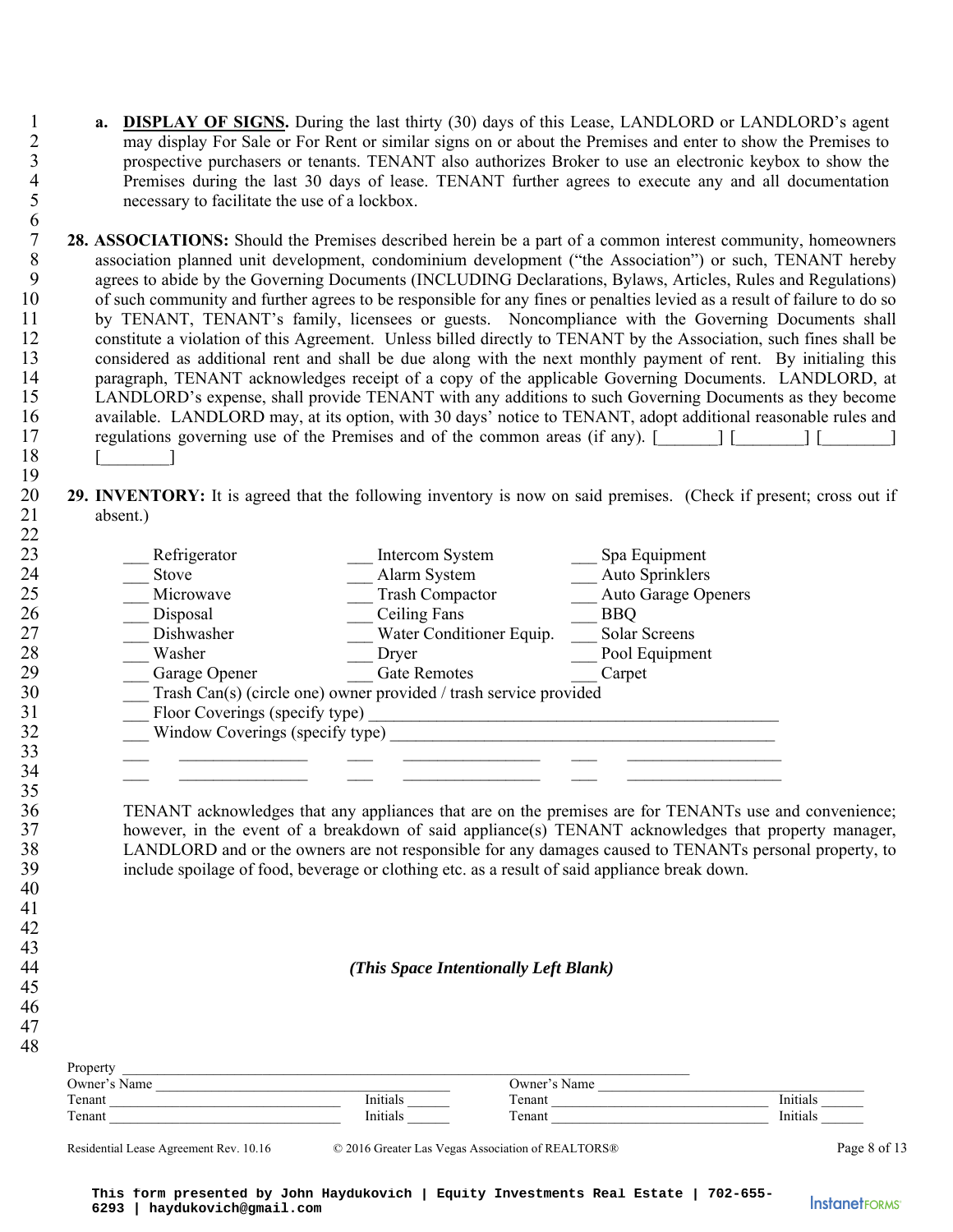- 1 **30. INSURANCE:** TENANT **is –OR– is not** required to purchase renter's insurance. LANDLORD<br>2 **BROKERAGE** and DESIGNATED PROPERTY MANAGER shall be named as additional insureds on any such 2 BROKERAGE, and DESIGNATED PROPERTY MANAGER shall be named as additional insureds on any such policy. LANDLORD shall not be liable for any damage or injury to TENANT, or any other person, to any property 3 policy. LANDLORD shall not be liable for any damage or injury to TENANT, or any other person, to any property<br>4 occurring on the Premises or any part thereof, or in common areas thereof. TENANT agrees to indemnify, defen 4 occurring on the Premises or any part thereof, or in common areas thereof. TENANT agrees to indemnify, defend<br>5 and hold LANDLORD harmless from any claims for damages. TENANT understands that LANDLORD's and hold LANDLORD harmless from any claims for damages. TENANT understands that LANDLORD's 6 insurance does not cover TENANT's personal property. If the Premises, or any part of the Premises, shall be 7 partially damaged by fire or other casualty not due to TENANTs negligence or willful act, or that of TENANT's 8 family, agent, or visitor, there shall be an abatement of rent corresponding with the time during which, and the extent to which, the Premises is uninhabitable. If LANDLORD shall decide not to rebuild or repair, the term extent to which, the Premises is uninhabitable. If LANDLORD shall decide not to rebuild or repair, the term of this 10 Lease shall end and the rent shall be prorated up to the time of the damage.
- 12 TENANT hereby acknowledges that the OWNER of the subject property does or does not have 13 homeowner's insurance. TENANT agrees to cooperate with homeowner and homeowner's insurance company in all<br>14 relevant matters. TENANT further agrees, upon written notice, to cease any and all actions that may adversely relevant matters. TENANT further agrees, upon written notice, to cease any and all actions that may adversely 15 impact OWNER's insurance coverage under said policy.
- $\frac{16}{17}$ 17 **31. ILLEGAL ACTIVITIES PROHIBITED:** TENANT is aware of the following: It is a misdemeanor to commit or maintain a public nuisance as defined in NRS 202.450 or to allow any building or boat to be used for a public 18 maintain a public nuisance as defined in NRS 202.450 or to allow any building or boat to be used for a public<br>19 muisance. Any person, who willfully refuses to remove such a nuisance when there is a legal duty to do so, nuisance. Any person, who willfully refuses to remove such a nuisance when there is a legal duty to do so, is guilty 20 of a misdemeanor. A public nuisance may be reported to the local sheriff's department. A violation of building,<br>21 health or safety codes or regulations may be reported to the government entity in our local area such as health or safety codes or regulations may be reported to the government entity in our local area such as the code 22 enforcement division of the county/city government or the local health or building departments. In addition 23 continuing violations of HOA rules and regulations will be considered a public nuisance and TENANT hereby<br>24 agrees that such continuing HOA violations shall be grounds for eviction. agrees that such continuing HOA violations shall be grounds for eviction. 25

#### 26 **32. ADDITIONAL RESPONSIBILITIES:**  27

11

30

36

40

43

48

28 a. TENANT may install or replace screens at TENANT's own expense. Solar screen installation requires written permission from LANDLORD. LANDLORD is not responsible for maintaining screens. written permission from LANDLORD. LANDLORD is not responsible for maintaining screens.

31 b. With the exception of electric cooking devices, outdoor cooking with portable barbecuing equipment is 32 prohibited within ten (10) feet of any overhang, balcony or opening, unless the Premises is a detached single 33 family home. The storage and/or use of any barbecuing equipment is prohibited indoors, above the first floor<br>34 and within five (5) feet of any exterior building wall. Adult supervision is required at all times the barb and within five (5) feet of any exterior building wall. Adult supervision is required at all times the barbecue 35 equipment is generating heat.

37 c. The Premises \_\_\_\_\_ **will –OR–** \_\_\_\_\_ **will not** be freshly painted before occupancy. If not freshly painted, 38 the Premises \_\_\_\_\_ **will –OR–** \_\_\_\_\_ **will not** be touched up before occupancy. TENANT will be responsible 39 for the costs for any holes or excessive dirt or smudges that will require repainting.

- 41 d. TENANT agrees to coordinate transfer of utilities to LANDLORD or BROKER/DESIGNATED 42 PROPERTY MANAGER no less than business days of vacating the Premises.
- 44 e. Locks may be replaced or re-keyed at the TENANT'S expense provided TENANT informs LANDLORD 45 and provides LANDLORD with a workable key for each new or changed lock. TENANT further agrees to be 46 responsible for any and all such rekey expenses should TENANT fail to notify LANDLORD in advance of any 47 such replacement.

| Initials |
|----------|
| Initials |
|          |

Residential Lease Agreement Rev. 10.16 © 2016 Greater Las Vegas Association of REALTORS® Page 9 of 13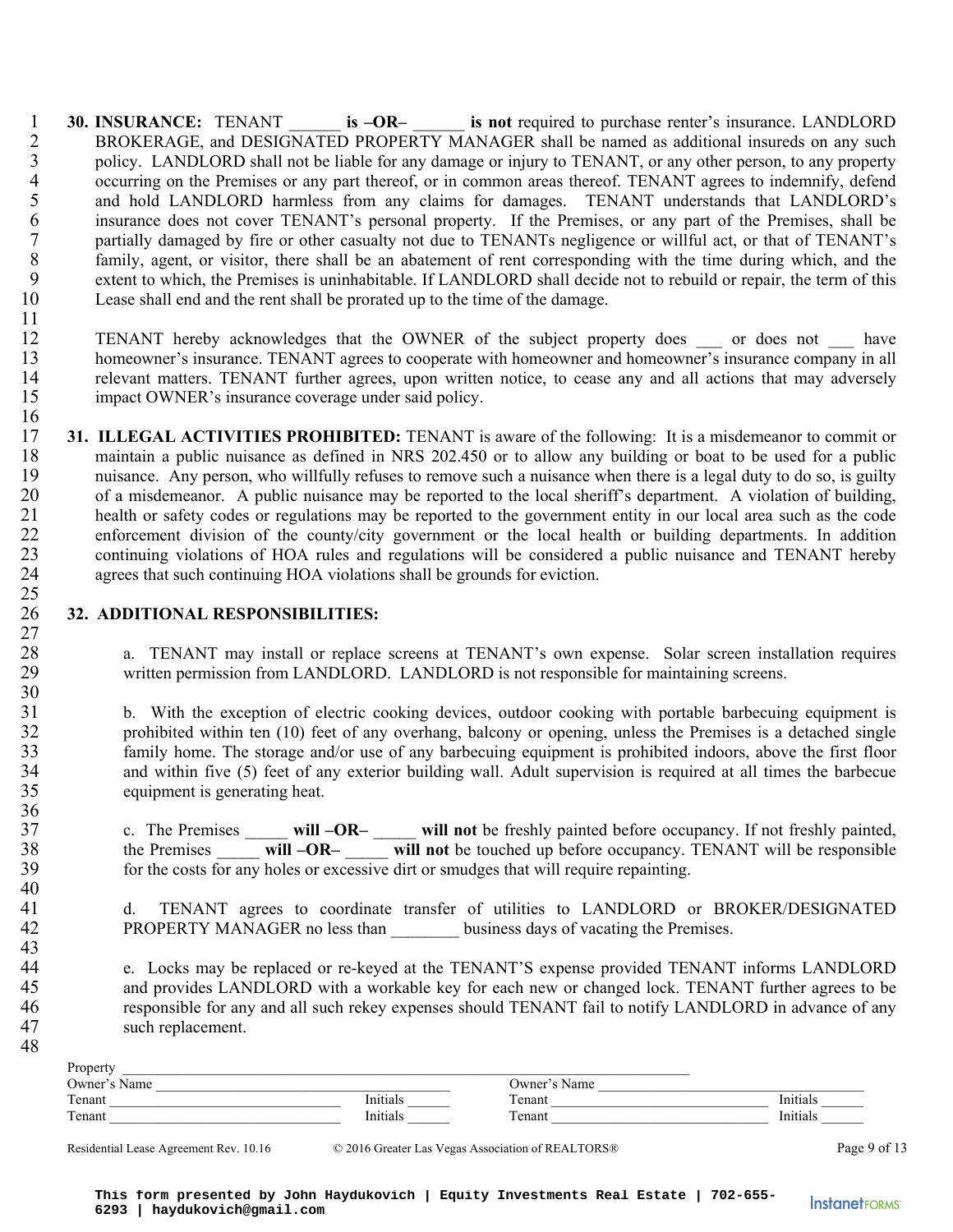1 f. TENANT may conduct a risk assessment or inspection of the Premise for the presence of lead-based paint 2 and/or lead-based paint hazards at the TENANT's expense for a period of ten days after execution of this<br>3 agreement. Such assessment or inspection shall be conducted by a certified lead based paint professional. If 3 agreement. Such assessment or inspection shall be conducted by a certified lead based paint professional. If<br>4 TENANT for any reason fails to conduct such an assessment or inspection, then TENANT shall be deemed to 4 TENANT for any reason fails to conduct such an assessment or inspection, then TENANT shall be deemed to<br>5 have elected to lease the Premises "as is" and to have waived this contingency. If TENANT conducts such an have elected to lease the Premises "as is" and to have waived this contingency. If TENANT conducts such an 6 assessment or inspection and determines that lead-based paint deficiencies and/or hazards exist, TENANT will 7 notify LANDLORD in writing and provide a copy of the assessment/inspection report. LANDLORD will then 8 have ten days to elect to correct such deficiencies and/or hazards or to terminate this agreement. In the event of termination under this paragraph, the security deposit will be refunded to TENANT. (If the property was termination under this paragraph, the security deposit will be refunded to TENANT. (If the property was 10 constructed prior to 1978, refer to the attached Lead-Based Paint Disclosure.)

12 g. TENANT may display the flag of the United States, made of cloth, fabric or paper, from a pole, staff or in a 13 window, and in accordance with 4 USC Chapter 1. LANDLORD may, at its option, with 30 days' notice to 14 TENANT, adopt additional reasonable rules and regulations governing the display of the flag of the United 15 States.

17 h. TENANT may display political signs subject to any applicable provisions of law governing the posting of 18 political signs, and, if the Premises are located within a CIC, the provisions of NRS 116 and any governing 19 documents related to the posting of political signs. All political signs exhibited must not be larger than 24 inches 20 by 36 inches. LANDLORD may not exhibit any political sign on the Premises unless the TENANT consents, in 21 writing, to the exhibition of the political sign. TENANT may exhibit as many political signs as desired, but may 22 not exhibit more than one political sign for each candidate, political party or ballot question.

24 i. DANGEROUS MATERIALS. TENANT shall not keep or have on or around the Premises any article or thing<br>25 of a dangerous, flammable, or explosive character that might unreasonably increase the danger of fire on or 25 of a dangerous, flammable, or explosive character that might unreasonably increase the danger of fire on or 26 around the Premises or that might be considered hazardous.

- $\frac{27}{28}$ 28 **33. CHANGES MUST BE IN WRITING:** No changes, modifications or amendment of this Agreement shall be valid or binding unless such changes, modifications or amendment are in writing and signed by each party. Such changes 29 or binding unless such changes, modifications or amendment are in writing and signed by each party. Such changes 30 shall take effect after thirty days' notice to TENANT. This Agreement constitutes the entire agreement between the<br>31 Parties and supersedes any prior understanding or representation of any kind preceding the date of th 31 Parties and supersedes any prior understanding or representation of any kind preceding the date of this Agreement.<br>32 There are no other promises, conditions, understandings or other agreements, whether oral or written, 32 There are no other promises, conditions, understandings or other agreements, whether oral or written, relating to the subject matter of this Agreement. subject matter of this Agreement.
- 34<br>35 35 **34. CONFLICTS BETWEEN LEASE AND ADDENDUM:** In case of conflict between the provisions of an 36 addendum and any other provisions of this Agreement, the provisions of the addendum shall govern. 37
- 35. **ATTORNEY'S FEES:** In the event of any court action, the prevailing party shall be entitled to be awarded against the losing party all costs and expenses incurred thereby, including, but not limited to, reasonable atto the losing party all costs and expenses incurred thereby, including, but not limited to, reasonable attorney's fees and 40 costs.
- $\frac{41}{42}$ 42 **36. NEVADA LAW GOVERNS:** This Agreement is executed and intended to be performed in the State of Nevada in the county where the Premises are located and the laws of the State of Nevada shall govern its interpretation a 43 the county where the Premises are located and the laws of the State of Nevada shall govern its interpretation and 44 effect.
- **37. WAIVER:** Nothing contained in this Agreement shall be construed as waiving any of the LANDLORD's or<br>47 TENANT's rights under the laws of the State of Nevada. TENANT's rights under the laws of the State of Nevada.

| Property     |          |              |          |
|--------------|----------|--------------|----------|
| Owner's Name |          | Owner's Name |          |
| Tenant       | Initials | Tenant       | Initials |
| Tenant       | Initials | Tenant       | Initials |
|              |          |              |          |

11

16

 $\frac{23}{24}$ 

45

48

Residential Lease Agreement Rev. 10.16 © 2016 Greater Las Vegas Association of REALTORS® Page 10 of 13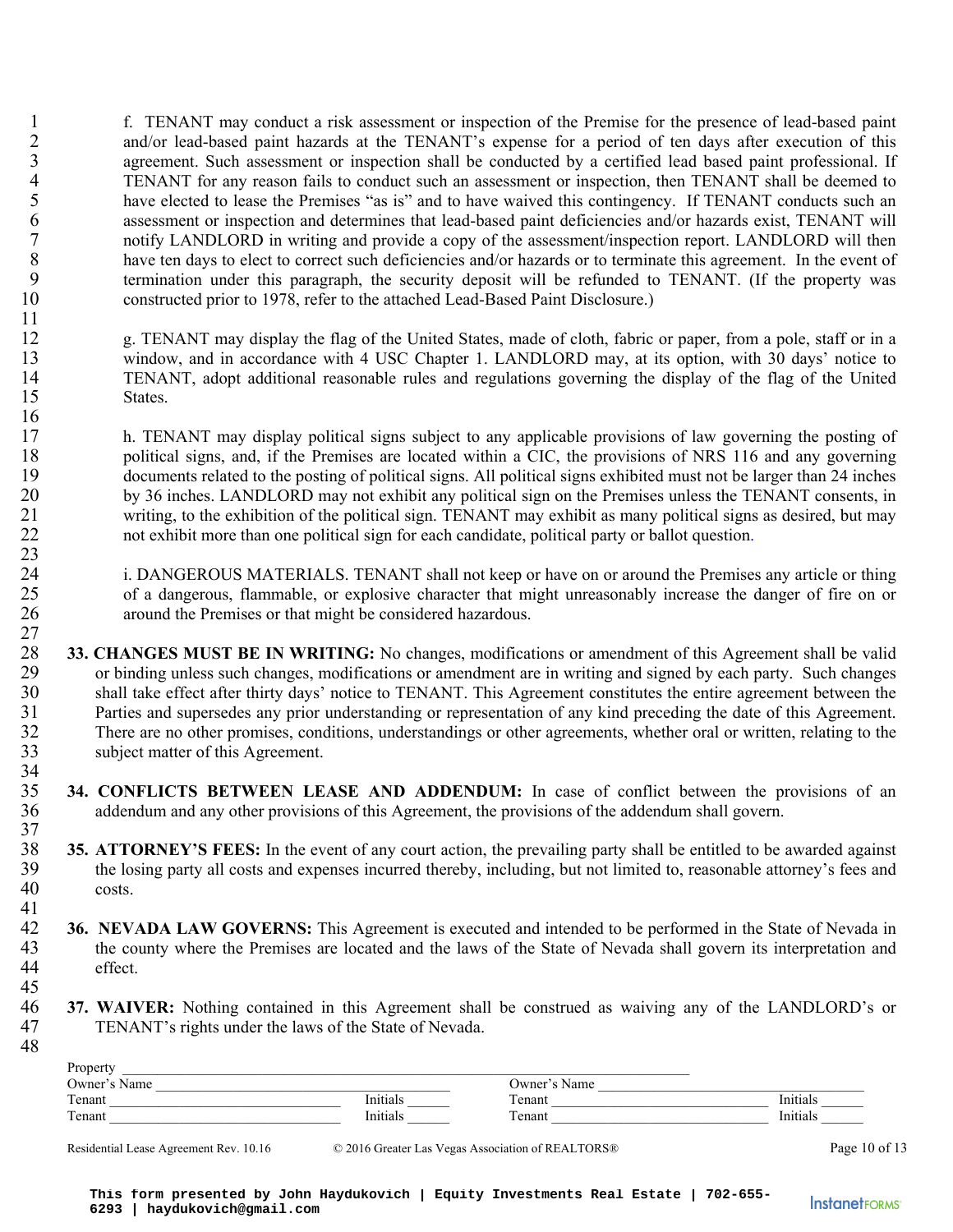- 1 **38. PARTIAL INVALIDITY:** In the event that any provision of this Agreement shall be held invalid or unenforceable,<br>2 such ruling shall not affect in any respect whatsoever the validity or enforceability of the remainder 2 such ruling shall not affect in any respect whatsoever the validity or enforceability of the remainder of this<br>3 Agreement. Agreement.
- $\frac{4}{5}$ 5 **39. VIOLATIONS OF PROVISIONS:** A single violation by TENANT of any of the provisions of this Agreement for this Agreement of this Agreement. Unless otherwise provided 6 shall be deemed a material breach and shall be cause for termination of this Agreement. Unless otherwise provided 7 by the law, proof of any violation of this Agreement shall not require criminal conviction but shall be by a preponderance of the evidence. preponderance of the evidence.
- $\frac{9}{10}$ 10 **40. SIGNATURES:** The Agreement is accepted and agreed to jointly and severally. The undersigned have read this 11 Agreement and understand and agree to all provisions thereof and further acknowledge that they have received a 12 copy of this Agreement. This Agreement may be executed in any number of counterparts, electronically pursuant to 13 NRS Chapter 719, and by facsimile copies with the same effect as if all parties to this agreement had signed the same document and all counterparts and copies will be construed together and will constitute one and the s same document and all counterparts and copies will be construed together and will constitute one and the same 15 instrument. 16

|                   | <u> 2000 - Antonio Alemania, prima prestava postala de la provincia de la provincia de la provincia de la provinc</u> | is a licensed real estate agent in the State(s) of |                   |  |  |
|-------------------|-----------------------------------------------------------------------------------------------------------------------|----------------------------------------------------|-------------------|--|--|
|                   | $\blacksquare$ , and has the following interest, direct or indirect, in this transaction: $\blacksquare$ Principal    |                                                    |                   |  |  |
|                   | $(LANDLORD$ or TENANT) $-OR$ $ \Box$ family relationship or business interest: $\Box$                                 |                                                    |                   |  |  |
|                   | 42. CONFIRMATION OF REPRESENTATION: The Agents in this transaction are:                                               |                                                    |                   |  |  |
|                   |                                                                                                                       |                                                    |                   |  |  |
|                   |                                                                                                                       |                                                    |                   |  |  |
|                   | Agent's Name: <u>Agent's License</u> #                                                                                |                                                    |                   |  |  |
|                   |                                                                                                                       |                                                    |                   |  |  |
|                   | Phone: Fax: Email:                                                                                                    |                                                    |                   |  |  |
|                   |                                                                                                                       |                                                    |                   |  |  |
|                   |                                                                                                                       |                                                    |                   |  |  |
|                   | DESIGNATED PROPERTY MANAGER                                                                                           |                                                    |                   |  |  |
|                   |                                                                                                                       |                                                    | Agent's License # |  |  |
|                   |                                                                                                                       |                                                    |                   |  |  |
|                   |                                                                                                                       |                                                    |                   |  |  |
|                   |                                                                                                                       |                                                    |                   |  |  |
|                   | 43. NOTICES: Unless otherwise required by law, any notice to be given or served upon any party hereto in connection   |                                                    |                   |  |  |
|                   | with this Agreement must be in writing and mailed by certificate of mailing to the following addresses:               |                                                    |                   |  |  |
|                   |                                                                                                                       |                                                    |                   |  |  |
| <b>BROKERAGE:</b> |                                                                                                                       |                                                    | <b>BROKER</b>     |  |  |

| Phone:       | Fax:     | Email:       |          |
|--------------|----------|--------------|----------|
|              |          |              |          |
| TENANT:      |          |              |          |
| Address:     |          |              |          |
| Phone:       | Fax:     | Email:       |          |
|              |          |              |          |
| Property     |          |              |          |
| Owner's Name |          | Owner's Name |          |
| Tenant       | Initials | Tenant       | Initials |
| Tenant       | Initials | Tenant       | Initials |

**InstanetFORMS**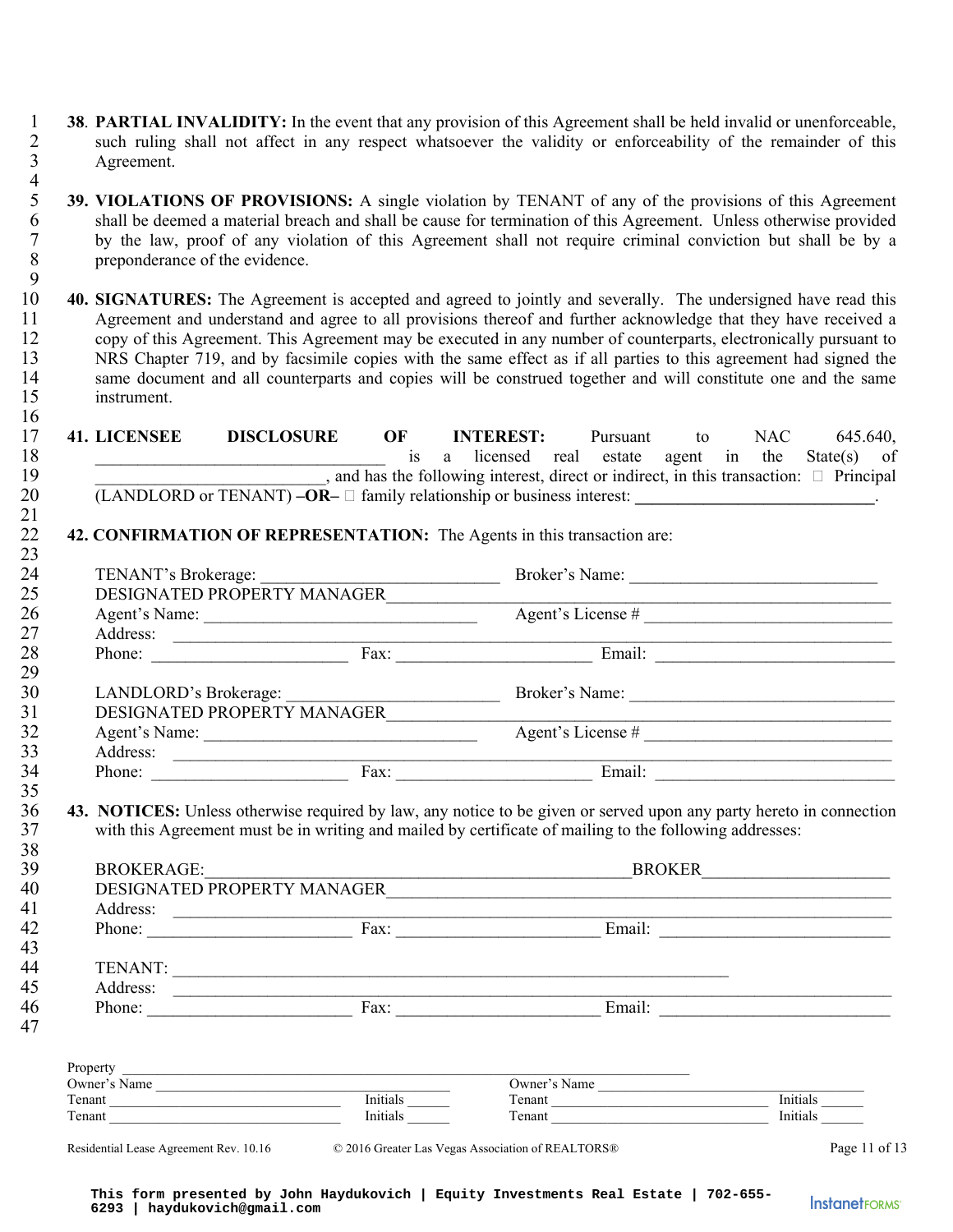1 **44. MILITARY PROVISION**: IN THE EVENT the TENANT is, or hereafter becomes, a member of the 2 United States Armed Forces on extended active duty and hereafter the TENANT receives permanent change of station orders to depart from the area where the Premises are located, or is relieved from active duty, retires or 3 station orders to depart from the area where the Premises are located, or is relieved from active duty, retires or<br>4 separates from the military, or is ordered into military housing, then in any of these events, the TENA 4 separates from the military, or is ordered into military housing, then in any of these events, the TENANT may<br>5 terminate this lease upon giving thirty (30) days written notice to the LANDLORD. The TENANT shall also 5 terminate this lease upon giving thirty (30) days written notice to the LANDLORD. The TENANT shall also provide to the LANDLORD a copy of the official orders or a letter signed by the TENANT's commanding officer, 6 provide to the LANDLORD a copy of the official orders or a letter signed by the TENANT's commanding officer,<br>
7 reflecting the change, which warrants termination under this clause. The TENANT will pay prorated rent for a 7 reflecting the change, which warrants termination under this clause. The TENANT will pay prorated rent for any days (he/she) occupy the premises past the first day of the month. The security deposit will be promptly retu 8 days (he/she) occupy the premises past the first day of the month. The security deposit will be promptly returned to<br>9 the TENANT, provided there are no damages to the premises, as described by law. the TENANT, provided there are no damages to the premises, as described by law. 10

11 **45. ADDENDA ATTACHED:** Incorporated into this Agreement are the following addenda, exhibits and other 12 information:

| 13 | A. $\square$ | Lease Addendum for Drug Free Housing    |
|----|--------------|-----------------------------------------|
| 14 | $B. \square$ | Lease Addendum for Illegal Activity     |
| 15 | $C. \square$ | Smoke Detector Agreement                |
| 16 | $D. \square$ | <b>HOA Rules and Regulations</b>        |
| 17 | $\Box$<br>Е. | Other:                                  |
| 18 | $F. \square$ | Other:                                  |
| 19 | $G. \square$ | Other:                                  |
| 20 | $H. \square$ | Other:                                  |
| 21 |              |                                         |
| 22 | 46.          | <b>ADDITIONAL TERMS AND CONDITIONS:</b> |
|    |              |                                         |
| 23 |              |                                         |
| 24 |              |                                         |

|                                                                                                                                                                                                                                                                                      | <u> 1989 - Johann Stoff, amerikansk politiker (d. 1989)</u>                                                           |              |                       |
|--------------------------------------------------------------------------------------------------------------------------------------------------------------------------------------------------------------------------------------------------------------------------------------|-----------------------------------------------------------------------------------------------------------------------|--------------|-----------------------|
|                                                                                                                                                                                                                                                                                      | <u> 1980 - Johann Johann Stoff, deutscher Stoffen und der Stoffen und der Stoffen und der Stoffen und der Stoffen</u> |              |                       |
|                                                                                                                                                                                                                                                                                      |                                                                                                                       |              |                       |
|                                                                                                                                                                                                                                                                                      |                                                                                                                       |              |                       |
|                                                                                                                                                                                                                                                                                      |                                                                                                                       |              |                       |
|                                                                                                                                                                                                                                                                                      |                                                                                                                       |              |                       |
|                                                                                                                                                                                                                                                                                      |                                                                                                                       |              |                       |
|                                                                                                                                                                                                                                                                                      |                                                                                                                       |              |                       |
|                                                                                                                                                                                                                                                                                      |                                                                                                                       |              |                       |
|                                                                                                                                                                                                                                                                                      | <u> 1990 - Johann Stoff, amerikan bestein de stad in de stad in de stad in de stad in de stad in de stad in de st</u> |              |                       |
|                                                                                                                                                                                                                                                                                      |                                                                                                                       |              |                       |
|                                                                                                                                                                                                                                                                                      |                                                                                                                       |              |                       |
|                                                                                                                                                                                                                                                                                      |                                                                                                                       |              |                       |
|                                                                                                                                                                                                                                                                                      | <u> 1989 - Johann Stoff, deutscher Stoff, der Stoff, der Stoff, der Stoff, der Stoff, der Stoff, der Stoff, der S</u> |              |                       |
|                                                                                                                                                                                                                                                                                      |                                                                                                                       |              |                       |
|                                                                                                                                                                                                                                                                                      |                                                                                                                       |              |                       |
| Property and the contract of the contract of the contract of the contract of the contract of the contract of the contract of the contract of the contract of the contract of the contract of the contract of the contract of t                                                       |                                                                                                                       |              |                       |
| Owner's Name<br>Tenant<br>Tenant<br>Tenant<br>Tenant<br>Tenant<br>Tenant<br>Tenant<br>Tenant<br>Tenant<br>Tenant<br>Tenant<br>Tenant<br>Tenant<br>Tenant<br>Tenant<br>Tenant<br>Tenant<br>Tenant<br>Tenant<br>Tenant<br>Tenant<br>Tenant<br>Tenant<br>Tenant<br>Tenant<br>Tenant<br> |                                                                                                                       | Owner's Name |                       |
|                                                                                                                                                                                                                                                                                      |                                                                                                                       | Tenant       | Initials              |
|                                                                                                                                                                                                                                                                                      |                                                                                                                       | Tenant       | Initials <sup>1</sup> |

**InstanetFORMS**